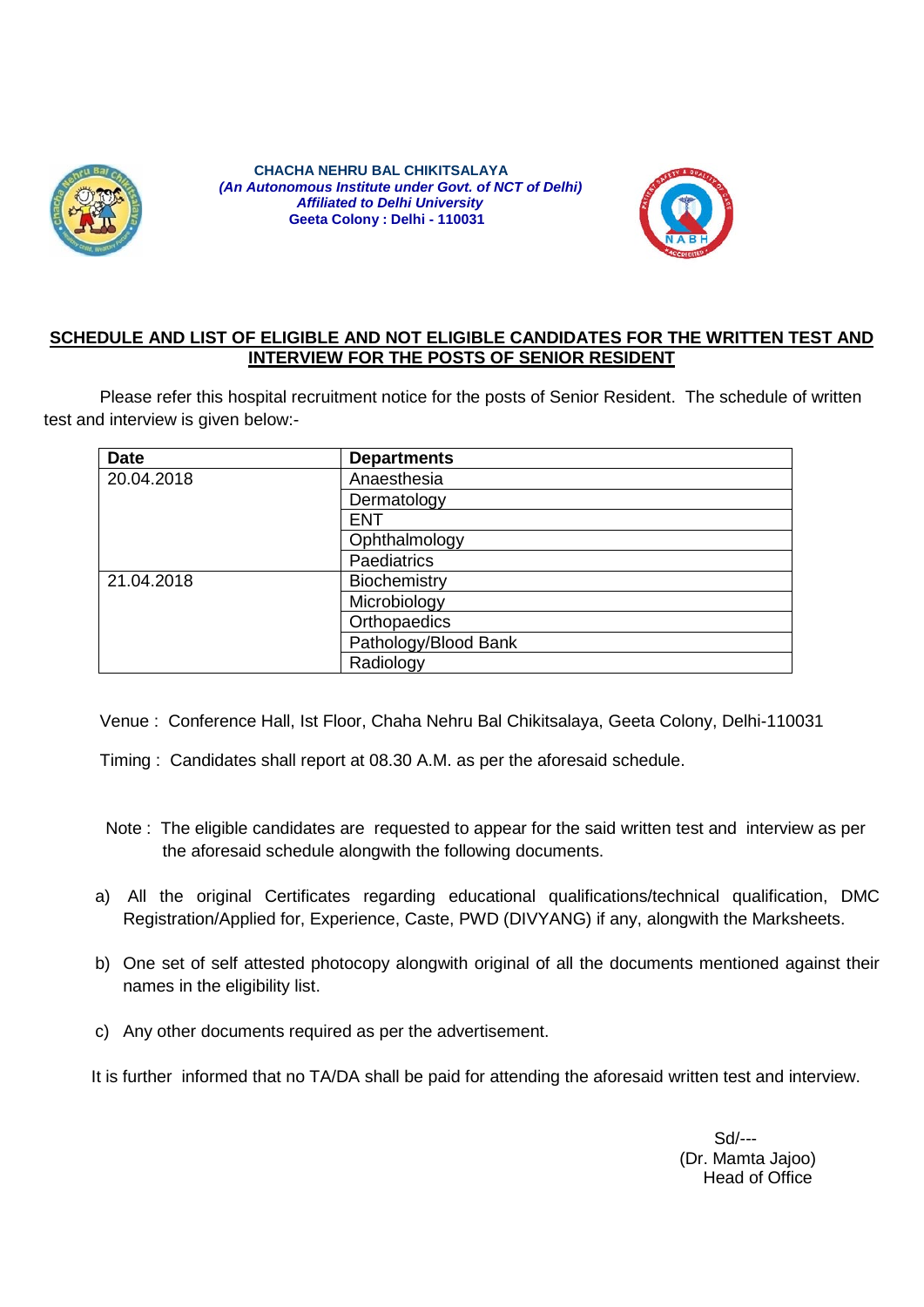#### **LIST OF ELIGIBLE CANDIDATES FOR THE WRITTEN TEST AND INTERVIEW OF SENIOR RESIDENTS**

#### **SENIOR RESIDENTA (ANAESTHESIA)**

| S.No.          | <b>Name</b>                | <b>DOB</b> | Category        | <b>Remarks</b>                                                                                                                                                                                                         |
|----------------|----------------------------|------------|-----------------|------------------------------------------------------------------------------------------------------------------------------------------------------------------------------------------------------------------------|
|                | Mohd. Yunus                | 27-03-82   | OBC.<br>(Delhi) | Eligible under UR category as OBC certificate is<br>issued for Govt of India posts. However, will be<br>considered under OBC (Delhi) if OBC certificate<br>for Delhi Govt. posts issued by Delhi Govt. is<br>provided. |
| $\overline{2}$ | <b>Prashant Rai</b>        | 21-04-83   | <b>UR</b>       | Experience certificate.                                                                                                                                                                                                |
| 3              | Divyamedha<br>Agarwal      | 09-11-84   | <b>UR</b>       | Experience certificate.                                                                                                                                                                                                |
| 4              | Syed Zeba Saeed            | 11-09-83   | <b>UR</b>       |                                                                                                                                                                                                                        |
| 5              | Jalpesh Kapuriya           | 02-07-88   |                 | Copy of Diploma & Experience Certificate.                                                                                                                                                                              |
| 6              | Sakshi Gupta               | 27-03-84   | <b>UR</b>       | Experience certificate.                                                                                                                                                                                                |
| 7              | Nidhi Kumari               | 01-01-87   | <b>SC</b>       |                                                                                                                                                                                                                        |
| 8              | Kumar Sanjeesh<br>Khangwal | 30-05-88   | <b>SC</b>       | 1. Copy of Caste certificate as per the prescribed<br>format of GOI/ State Govt. is required for<br>consideration in SC category.<br>2. Copy of MD Degree.                                                             |

#### **SENIOR RESIDENTA (BIOCHEMISTRY)**

| S.No. | <b>Name</b>    | <b>DOB</b> | Category | <b>Remarks</b> |
|-------|----------------|------------|----------|----------------|
|       | Abhishek Birla | 11-07-87   | UR       | -              |

### **SENIOR RESIDENTA (DERMATOLOGY)**

| S.No. | <b>Name</b>          | <b>DOB</b> | Category              | <b>Remarks</b>                                                     |
|-------|----------------------|------------|-----------------------|--------------------------------------------------------------------|
|       | K. Anusha            | 28-08-88   |                       | $\overline{\phantom{a}}$                                           |
| 2     | <b>Kumar Prateek</b> | 01-06-87   | <b>UR</b>             | Copy of MD Degree.                                                 |
|       |                      |            | <b>UR</b>             |                                                                    |
| 3     | Samujjala Deb        | 27-01-87   |                       | DNB Passing certificate.                                           |
| 4     | Savera Gupta         | 04-11-90   | <b>UR</b>             | $\overline{\phantom{a}}$                                           |
| 5     | Niharika Jha         | 22-07-88   | <b>UR</b>             | ٠                                                                  |
| 6     | Neha Malik           | 29-08-86   | <b>OBC</b><br>(Delhi) | Eligible in UR category as vacancy advertised is<br>of UR category |
| 7     | Padmanabh Gupta      | 23-04-87   |                       | $\,$                                                               |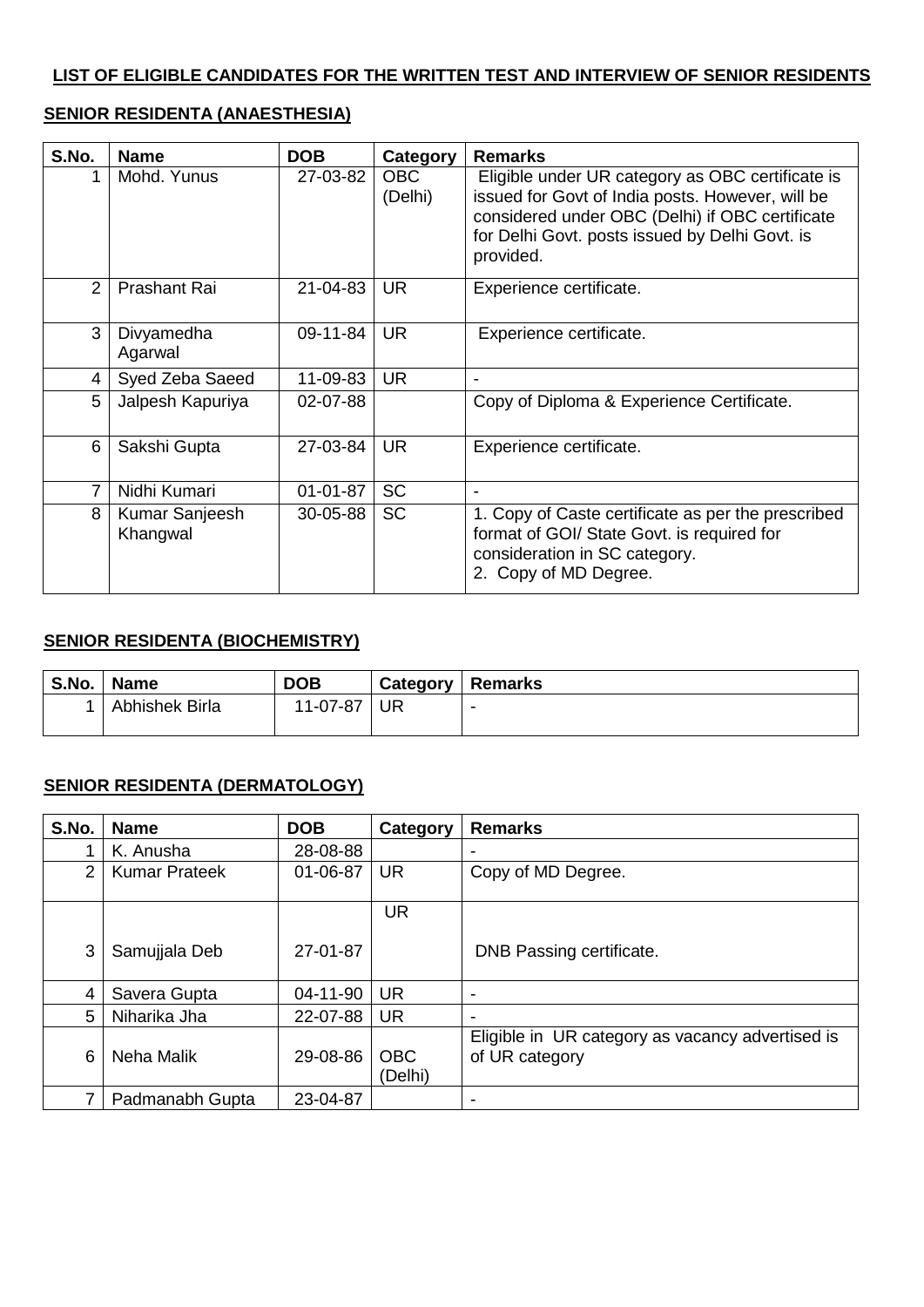### **SENIOR RESIDENTA (ENT)**

| S.No.         | <b>Name</b>      | <b>DOB</b> | Category  | <b>Remarks</b>                                                                                                                         |
|---------------|------------------|------------|-----------|----------------------------------------------------------------------------------------------------------------------------------------|
| 1             | Arjita Sharda    | 28-07-89   | <b>UR</b> | 1. Copy of DMC registration/Applied for.                                                                                               |
|               |                  |            |           | 2. Copy of MBBS degree.                                                                                                                |
| $\mathcal{P}$ | Geetu Arora      | 03-06-87   | UR.       | Copy of MS Degree.                                                                                                                     |
| 3             | Shama Shishodia  | 08-11-89   | <b>UR</b> | Experience certificate.                                                                                                                |
| 4             | Deepti Singh     | 19-09-87   | <b>UR</b> | 1. Copy of renewal of DMC as it was valid<br>till Jan 2018 only or applied for.<br>2. Copy of MS Degree and Experience<br>certificate. |
| 5             | Suparna Roy      | 05-07-86   | <b>UR</b> |                                                                                                                                        |
| 6             | Sazda Bano       | 03-03-86   | <b>UR</b> | Copy of MS Degree.                                                                                                                     |
|               | Madhuri Kaintura | 24-08-88   | <b>UR</b> | 1. Copy of DMC registration/applied for.<br>2. Copy of MS Degree & Experience<br>certificate.                                          |
| 8             | Srijan Sharma    | 16-05-86   | <b>UR</b> | Experience certificate.                                                                                                                |
| 9             | Divi Rastogi     | 20-02-86   | <b>UR</b> |                                                                                                                                        |

# **SENIOR RESIDENTA (MICROBIOLOGY)**

| S.No. | <b>Name</b>       | <b>DOB</b> | Category  | <b>Remarks</b>                                                |
|-------|-------------------|------------|-----------|---------------------------------------------------------------|
|       | Prerna Khurana    | 27-08-87   | UR        |                                                               |
| 2     | Sujata Lall       | 15-06-85   | <b>UR</b> |                                                               |
|       | Sanjana Kumari    | 07-06-89   | <b>UR</b> | Copy of DMC registration with MD degree<br>added/Applied for. |
| 3     |                   |            |           |                                                               |
|       | Parul Singh       | 27-11-87   | <b>UR</b> | Copy of DMC registration with MD degree<br>added/Applied for. |
| 4     |                   |            |           |                                                               |
| 5     | Vasundhara Bhatia | 03-08-90   | <b>UR</b> |                                                               |
|       |                   |            |           |                                                               |
| 6     | Garima Gaur       | 27-11-87   | <b>UR</b> | Copy of MBBS Degree.                                          |

# **SENIOR RESIDENTA (OPHTHALMOLOGY)**

| S.No. | <b>Name</b>             | <b>DOB</b> | Category  | <b>Remarks</b>                                                 |
|-------|-------------------------|------------|-----------|----------------------------------------------------------------|
|       | Neha Chandak            | 19-03-89   | UR        |                                                                |
| 2     | Priti Gupta             | 14-05-89   | <b>UR</b> |                                                                |
| 3     | Manika                  | 20-07-88   |           | Copy of Experience certificate.                                |
| 4     | <b>Tripti Choudhary</b> | 22-10-87   | UR        | Copy of DMC registration with DNB degree<br>added/Applied for. |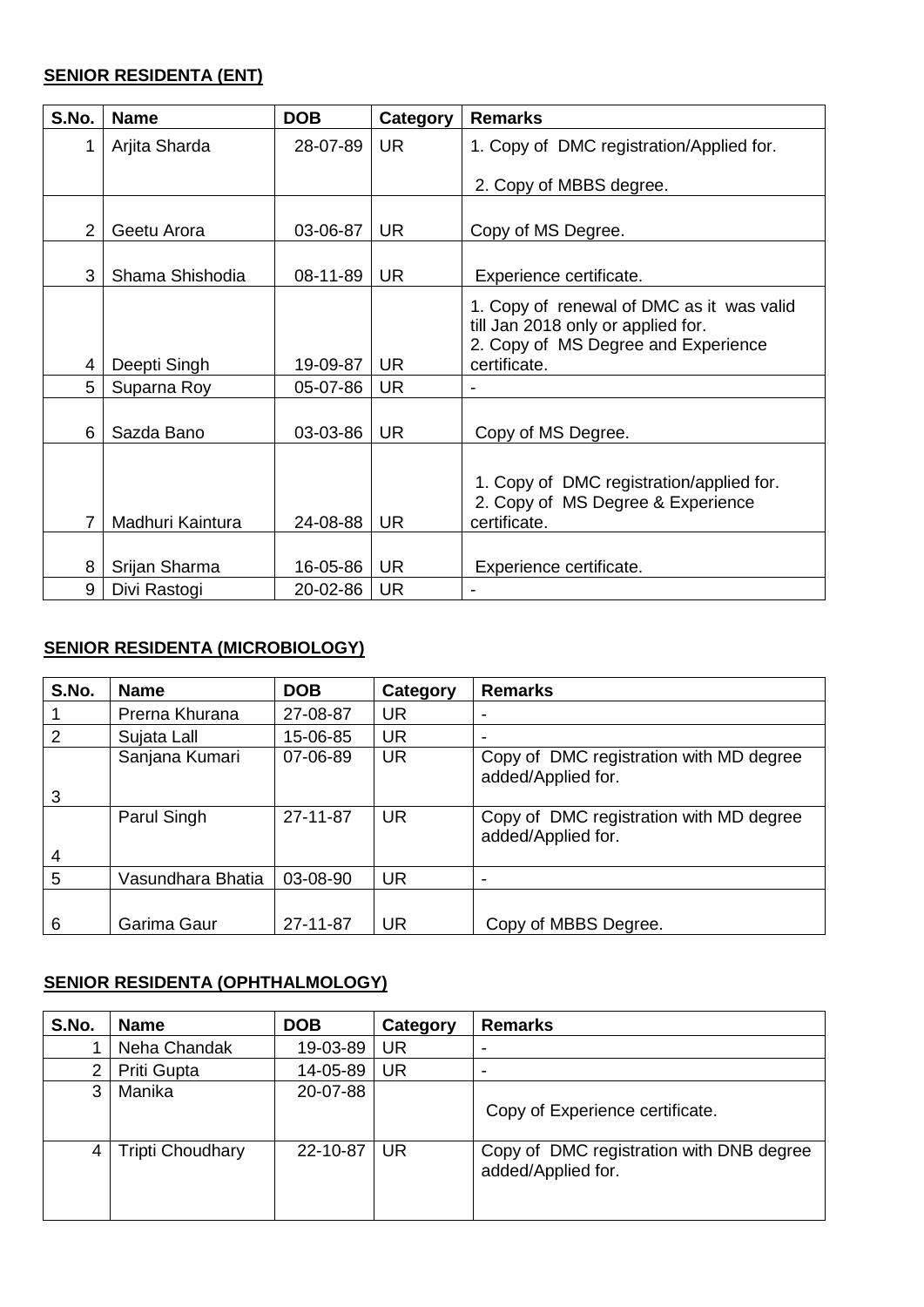| 5  | Jadhav<br>Abhaykumar Revaji   | $02 - 08 - 86$ UR |    | -                       |
|----|-------------------------------|-------------------|----|-------------------------|
| 6. | Manpreet Kaur<br><b>Chugh</b> | 18-07-88 UR       |    | Experience certificate. |
|    | Kritika Chopra                | $07 - 02 - 89$    | UR | $\,$                    |
|    | Nidhi                         | 21-01-85 UR       |    | $\,$                    |

# **SENIOR RESIDENTA (ORTHOPAEDICS)**

| S.No. | <b>Name</b>         | <b>DOB</b>     | Category  | <b>Remarks</b>                                                 |
|-------|---------------------|----------------|-----------|----------------------------------------------------------------|
|       |                     |                |           | Copy of DMC registration with DNB degree<br>added/Applied for. |
|       |                     |                |           |                                                                |
|       | Vinod C.            | 05-03-87       | <b>SC</b> |                                                                |
|       | Vishal Victor Kujur | $07 - 06 - 86$ | <b>ST</b> | Copy of MS degree.                                             |
|       | Rupali Solankey     | 16-04-88       | <b>ST</b> | Copy of renewal of DMC/applied for.                            |

## **SENIOR RESIDENTA (PATHOLOGY/BLOOD BANK)**

| S.No. | <b>Name</b>       | <b>DOB</b> | Category  | <b>Remarks</b>                              |
|-------|-------------------|------------|-----------|---------------------------------------------|
|       |                   |            |           | Copy of Caste certificate in the prescribed |
|       | Sonali Solanki    | 23-02-88   | <b>SC</b> | format of GOI/State Govt.                   |
|       | Nalanda Vithalrao |            |           |                                             |
| 2     | <b>Buktare</b>    | 10-05-85   | <b>SC</b> | $\,$                                        |
|       |                   |            |           | 1. Copy of caste certificate as per the     |
|       |                   |            |           | prescribed format of GOI/ State Govt.       |
|       | Karan Kumar       | 27-07-87   | SC        | 2. Copy of DMC registration/applied for.    |
|       | Payel Mondal      | 28-12-81   | <b>SC</b> |                                             |

## **SENIOR RESIDENTA (PAEDIATRIS)**

| S.No.          | <b>Name</b>           | <b>DOB</b> | Category  | <b>Remarks</b>                                                                                |
|----------------|-----------------------|------------|-----------|-----------------------------------------------------------------------------------------------|
|                |                       |            |           |                                                                                               |
| 1              | Juhi Chouksey         | 17-08-87   | <b>UR</b> | Copy of Degree of MBBS & MD.                                                                  |
| $\overline{2}$ | <b>Vivek Choudhry</b> | 21-04-87   | <b>UR</b> | Copy of MD Degree.                                                                            |
| 3              | Abhinav Sharma        | 17-11-87   | <b>UR</b> | Copy of MD Degree.                                                                            |
| 4              | <b>Prashant Kumar</b> | 28-02-87   | <b>UR</b> | Copy of MBBS & MD degree & Experience<br>Certificate.                                         |
|                |                       |            |           | 1. Copy of certificate from NBE as MBBS<br>from foreign country.                              |
| 5              | <b>Nupur Goel</b>     | 07-09-85   | <b>UR</b> | Copy of DNB passing certificate as PG.                                                        |
| 6              | Farah Asif Khan       | 12-07-88   | <b>UR</b> |                                                                                               |
| 7              | Tania Oberoi          | 24-12-85   | <b>UR</b> | <b>Experience Certificate.</b>                                                                |
| 8              | <b>Bismah Gul</b>     | 04-05-85   | <b>UR</b> | <b>Experience Certificate.</b>                                                                |
| 9              | Krishna Murari        | 25-03-78   | <b>UR</b> | Copy of MD Degree & Experience<br>Certificate.                                                |
| 10             | <b>Ankit Gupta</b>    | 01-09-87   | UR        | 1. Copy of DMC with PG Degree(MD)<br>added/applied for.<br>2. Copy of Experience Certificate. |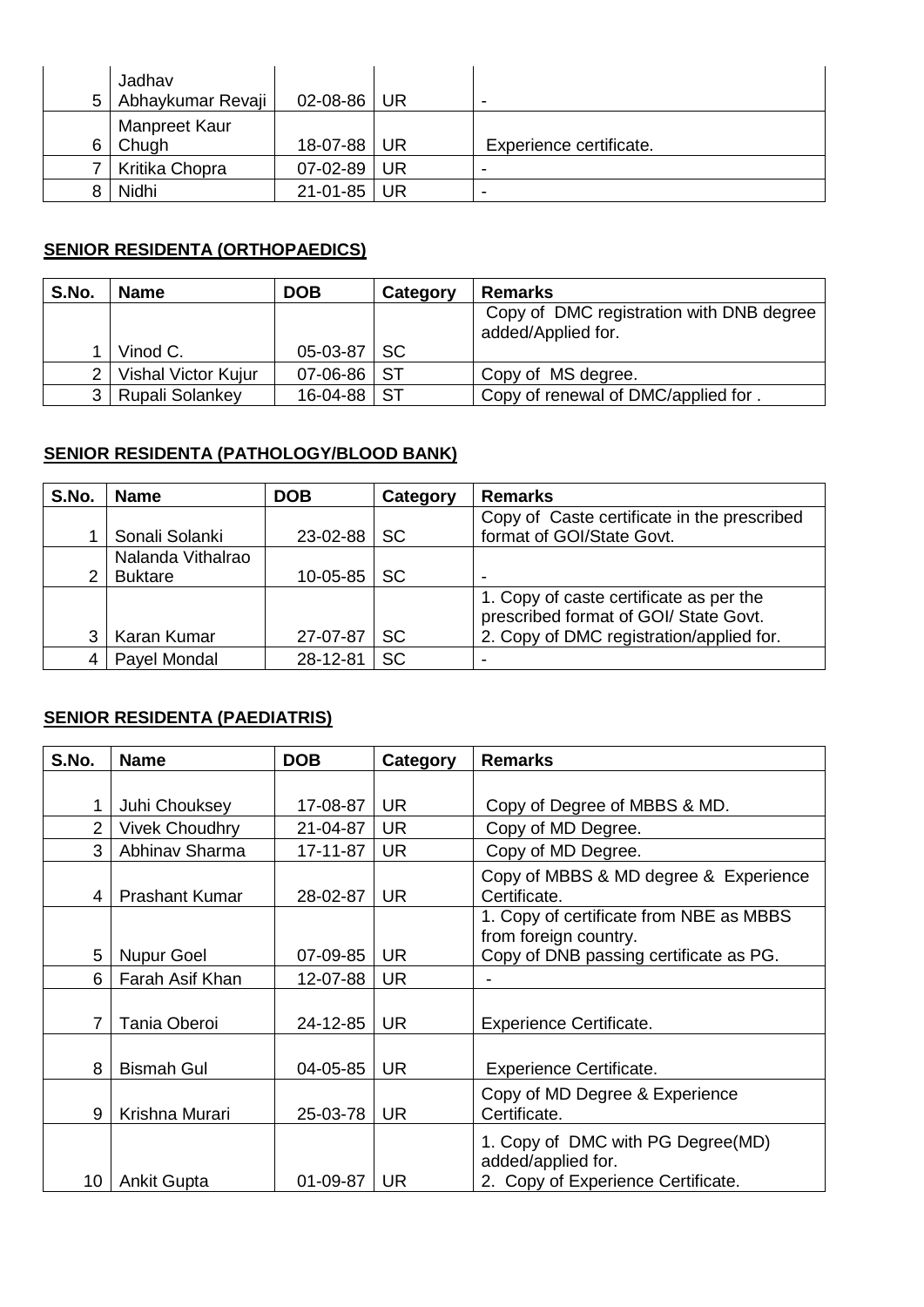| 11              | Renu Kumari               | 27-09-87 | <b>UR</b>                | 1. Copy of DMC with PG Degree (DNB)/<br>applied for.<br>2. Experience Certificate.            |
|-----------------|---------------------------|----------|--------------------------|-----------------------------------------------------------------------------------------------|
| 12              | <b>Ankita Patel</b>       | 21-08-88 | <b>UR</b>                | 1. Copy off DMC with PG Degree (MD)/<br>applied for.<br>2. Experience Certificate.            |
| 13              | Aditya Sawla              | 25-08-81 | <b>UR</b>                | <b>Experience Certificate.</b>                                                                |
| 14              | Deeksha Suhag             | 06-07-88 | <b>UR</b>                | Experience Certificate & Copy of MD<br>Degree.                                                |
| 15              | Ojaswi Rana               | 24-05-90 | <b>UR</b>                | Copy of DCH degree.                                                                           |
| 16              | Gopal Kumar               | 28-04-81 | <b>UR</b>                | Copy of DCH degree & Experience<br>Certificate.                                               |
| 17              | Deepak Kumar              | 13-04-88 | <b>UR</b>                | Copy of MBBS & MD Degree and<br><b>Experience Certificate.</b>                                |
| 18              | Anvita Singh              | 10-07-87 | <b>UR</b>                | Copy of Experience Certificate & MBBS<br>Degree                                               |
| 19              | Zeeshan Qamar             | 03-01-81 | <b>UR</b>                |                                                                                               |
| 20              | Deepty Nauriyal           | 25-12-86 | <b>UR</b>                | 1. Copy of DMC Registration.<br>2. Copy of MD Degree.                                         |
| $\overline{21}$ | Prasad B.S.               | 28-01-89 | <b>UR</b>                | 1. Copy of DMC/applied for.<br>2. Copy of MBBS & DCH degree.                                  |
| 22              | Bentu Kalyan<br>Gandikota | 11-08-90 | <b>UR</b>                |                                                                                               |
| 23              | <b>Kaustuv Mitra</b>      | 05-09-88 | <b>UR</b>                |                                                                                               |
| 24              | Sakshi Ojha               | 03-04-89 | <b>UR</b>                | 1. Copy of DNB added in DMC/applied for.<br>2. Copy of Experience Certificate.                |
| 25              | Preeti Gusain             | 01-03-87 | <b>UR</b>                | Copy of MD Degree.                                                                            |
| 26              | Gude Anupama              | 27-08-90 | OBC (<br>Other<br>State) | 1. Eligible in UR category as OBC is of<br>other state.<br>2. Copy of Experience Certificate. |
| 27              | <b>Mudit Agrawal</b>      | 29-11-89 | <b>UR</b>                | <b>Experience Certificate.</b>                                                                |

# **SENIOR RESIDENTA (RADIOLOGY)**

| S.No. | <b>Name</b>  | <b>DOB</b>   | Category | <b>Remarks</b> |
|-------|--------------|--------------|----------|----------------|
|       | Kumar<br>Ama | 2-07-84<br>∼ | UR       | -              |